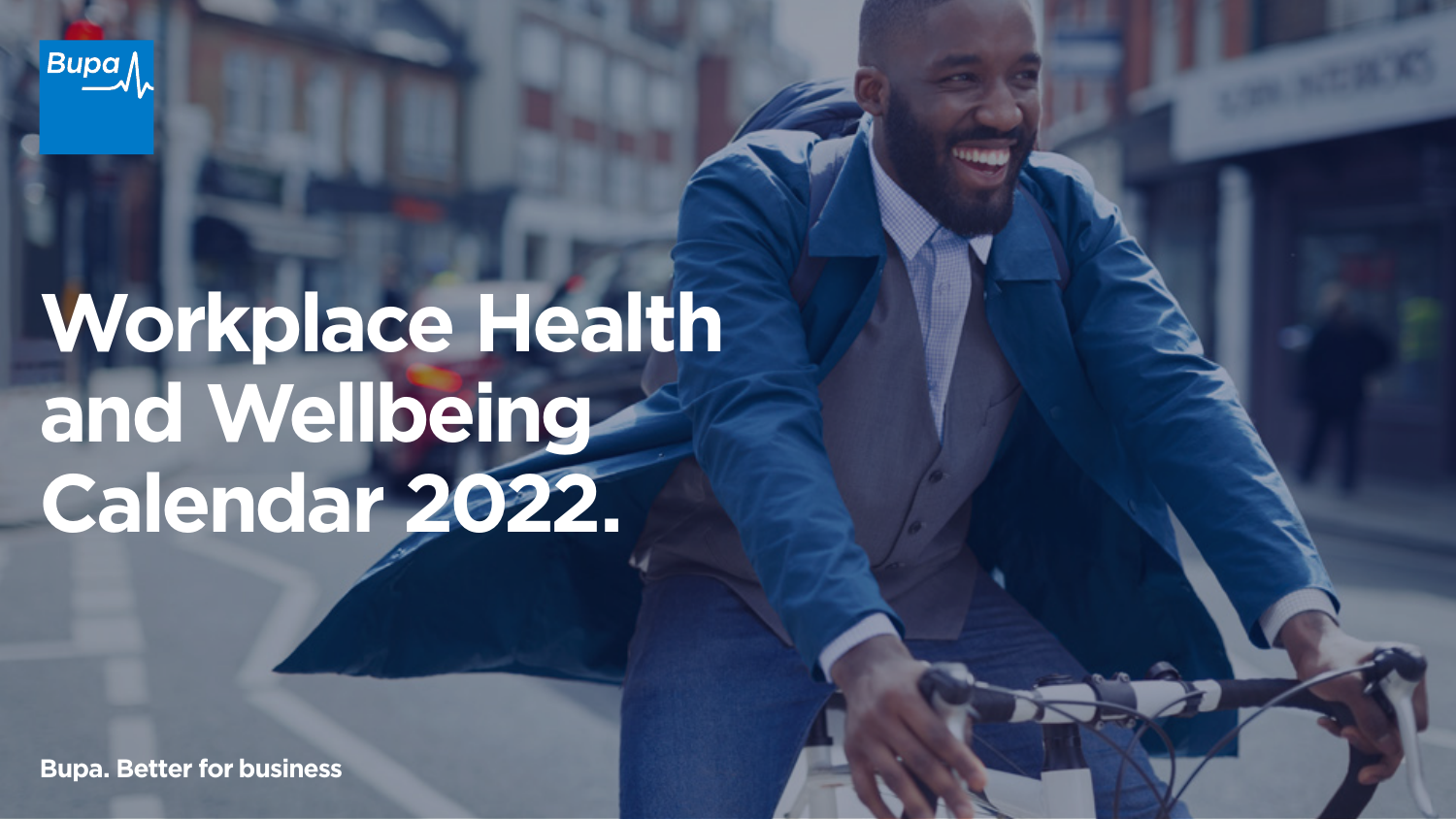

### **Helping you plan for 2022**

Health and wellbeing at work has never been more important and the demands on employers to support their people have never been greater. That's why we've created a programme of health and wellbeing content and events to support you. From line manager and HR team training and resources, to trusted information that helps your people be more in control of their health. All backed by the clinical expertise of Bupa.



**If you have any queries please speak to your Account Manager for more information.** 

**For the latest news and updates, take a look at our dedicated pag[e. Click here >](https://www.linkedin.com/showcase/bupa-business-uk)**

#### **Bupa. Better for business**



**April – June**





#### **October – December**



#### **Building Healthier Workplaces**

An engaged, productive and successful team starts with good health and wellbeing. We'll explore how employers can use their unique role in their employees' lives to help them be more in control of their health. From safer working at home, to addressing unsafe drinking or poor diet.

#### **The Talent Challenge**

Never has competition been fiercer to attract and retain the best talent in your company. With health and wellbeing at work being an increasingly important driver for people, we will look at how to create a culture that supports this.

• Critical role of line manager & leader.

• Behavioural insights in the workplace.

• Addictive behaviours.

• Sustainability

• Safer workplaces everywhere.

- Benefits of a culture of inclusion.
- Multi-generational workforces.

#### **Diversity Dividend**

It is being recognised more and more that diverse organisations consistently outperform their less diverse counterparts.<sup>1</sup> Increased diversity brings with it different health and wellbeing needs across your workforce. We will delve into how those varying needs can best be met.

- The value of a neurodiverse workforce.
- Minority health and wellbeing needs.
- Addressing ableism in the workplace.
- Women's and men's health.

#### **Building Productivity through Wellbeing**

When your teams feel safe and in good mental health this often leads to better agility and resilience through change. It also supports an environment of innovation and productivity that is crucial in disruption. We'll explore how you can support the resilience and wellbeing of your people.

- Building resilience for disruption.
- High performance anxiety.
- Managing absenteeism.

1 https://www.mckinsey.com/featured-insights/diversity-and-inclusion/diversity-wins-how-inclusion-matters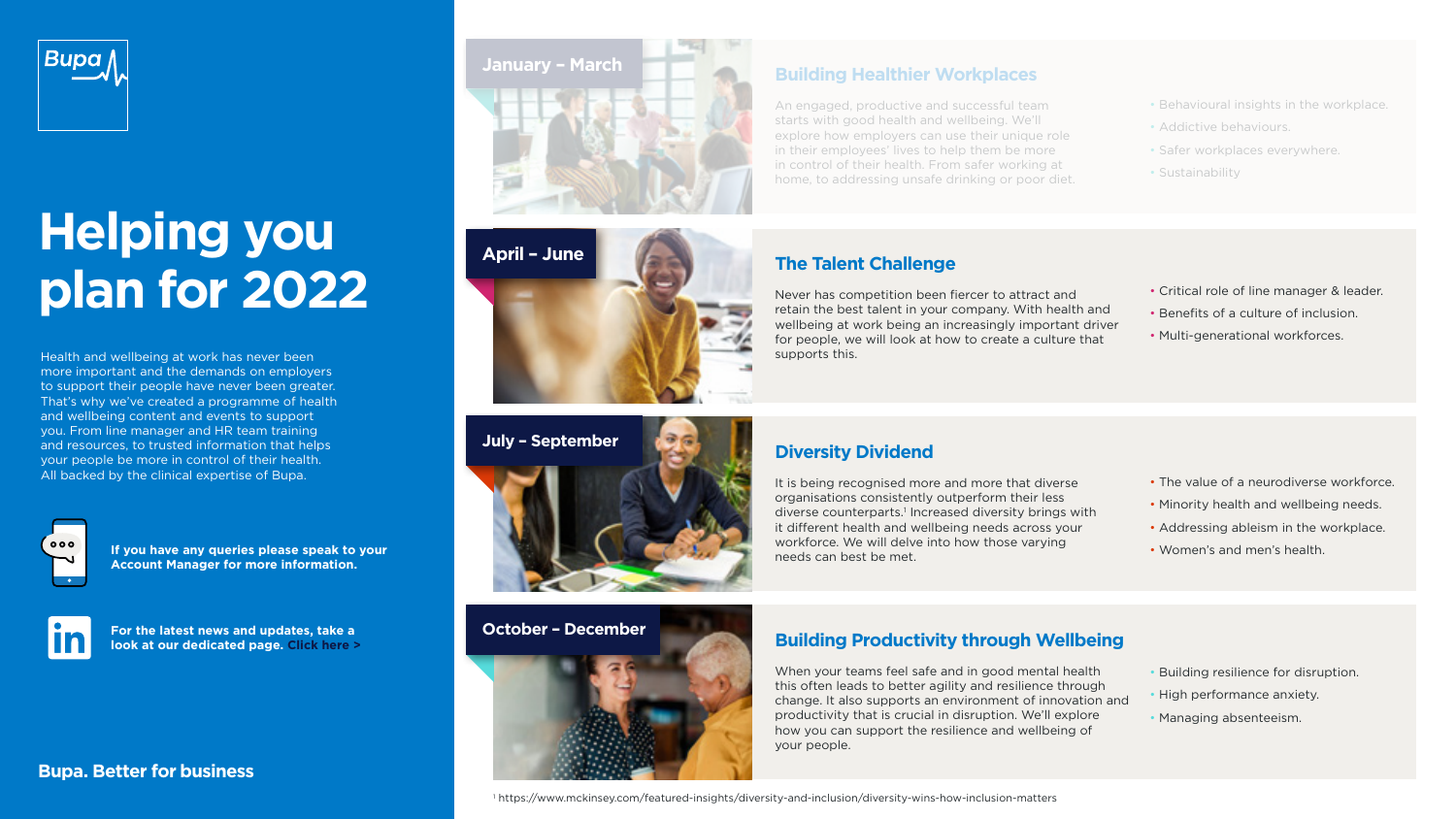

### April - June 2022 **What to expect in Q2**

| Critical role of line manager & leader<br><b>Key themes</b>                                         | Benefits of a culture of inclusion                                            |             | Multi-generational workforces                                          |                                         | <b>Delivery method</b><br>Publication                                      | Webinar       |
|-----------------------------------------------------------------------------------------------------|-------------------------------------------------------------------------------|-------------|------------------------------------------------------------------------|-----------------------------------------|----------------------------------------------------------------------------|---------------|
| The talent challenge<br>Support we will provide to help build<br>your health and wellbeing strategy | April                                                                         |             | May                                                                    |                                         | June                                                                       |               |
| <b>Events</b>                                                                                       |                                                                               |             | <b>Workplace Health Insights LIVE</b><br>Critical role of line manager |                                         |                                                                            |               |
| Line manager support                                                                                | <b>Bupa Academy training sessions</b><br>MSK & hybrid working                 | $\bigoplus$ | <b>Bupa Academy training sessions</b><br>Menopause                     |                                         |                                                                            |               |
|                                                                                                     | <b>Manager's guides</b><br>Supporting your team's MSK health                  | $\circledR$ | <b>Manager's guides</b><br>Supporting employees through the menopause  | $\textcircled{\scriptsize{\textbf{u}}}$ | <b>Manager's guides</b><br>Increasing energy and productivity in your team | $\circledR$   |
| Support we will provide for your<br>people's health and wellbeing                                   |                                                                               |             |                                                                        |                                         |                                                                            |               |
| <b>Employee support</b>                                                                             |                                                                               |             | Inside: Health<br>MSK health                                           |                                         |                                                                            |               |
|                                                                                                     | <b>Trusted health information and advice</b><br>bupa.co.uk/health-information |             |                                                                        |                                         |                                                                            | $\circled{m}$ |
|                                                                                                     |                                                                               |             |                                                                        |                                         |                                                                            |               |
| <b>Health awareness events</b><br>we'll help you deliver                                            | <b>Stress Awareness Month</b><br>April 2022                                   |             | <b>Mental Health Awareness Week</b><br>13-20 May 2022                  |                                         |                                                                            |               |